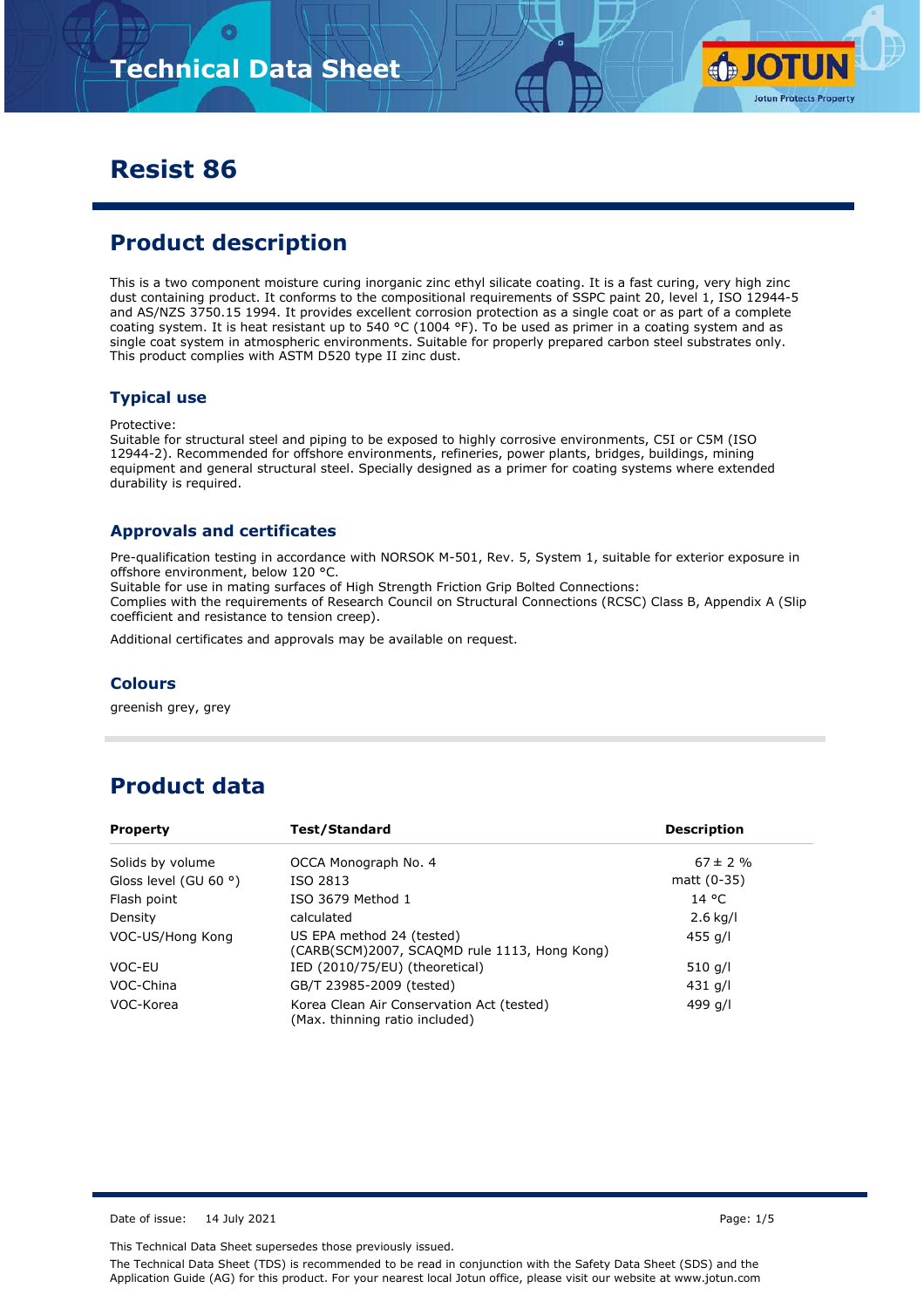

The provided data is typical for factory produced products, subject to slight variation depending on colour. All data is valid for mixed paint.

Gloss description: According to Jotun Performance Coatings' definition.

#### **Film thickness per coat**

**Typical recommended specification range**

| Dry film thickness         |                                | $50 - 90$ um |  |
|----------------------------|--------------------------------|--------------|--|
| Wet film thickness         |                                | 75 - 135 um  |  |
| Theoretical spreading rate | $13.4 - 7.4$ m <sup>2</sup> /l |              |  |

### **Surface preparation**

To secure lasting adhesion to the subsequent product all surfaces shall be clean, dry and free from any contamination.

#### **Surface preparation summary table**

|                  | <b>Surface preparation</b>                                                   |                                                                              |  |
|------------------|------------------------------------------------------------------------------|------------------------------------------------------------------------------|--|
| <b>Substrate</b> | Minimum                                                                      | Recommended                                                                  |  |
| Carbon steel     | Sa 21/2 (ISO 8501-1) with a surface<br>profile Fine to Medium G (ISO 8503-2) | Sa 21/2 (ISO 8501-1) with a surface<br>profile Fine to Medium G (ISO 8503-2) |  |

# **Application**

#### **Application methods**

The product can be applied by

Spray: Use air spray or airless spray.

Brush: Recommended for stripe coating and small areas. Care must be taken to achieve the specified dry film thickness. In order to avoid settling of heavy zinc, continuous mechanical stirring during application is recommended.

#### **Product mixing ratio (by volume)**

| Resist 86 Comp A      | 8 part(s)        |
|-----------------------|------------------|
| Jotun Zinc 100 Comp B | $2.6$ part $(s)$ |

Component A is a liquid and Component B is dry zinc dust. Component A must be well shaken before use. Pour the zinc dust slowly into the liquid during mechanical mixing. Stir until lump free and pass through a 60 mesh sieve.

Date of issue: 14 July 2021 **Page: 2/5** 

This Technical Data Sheet supersedes those previously issued.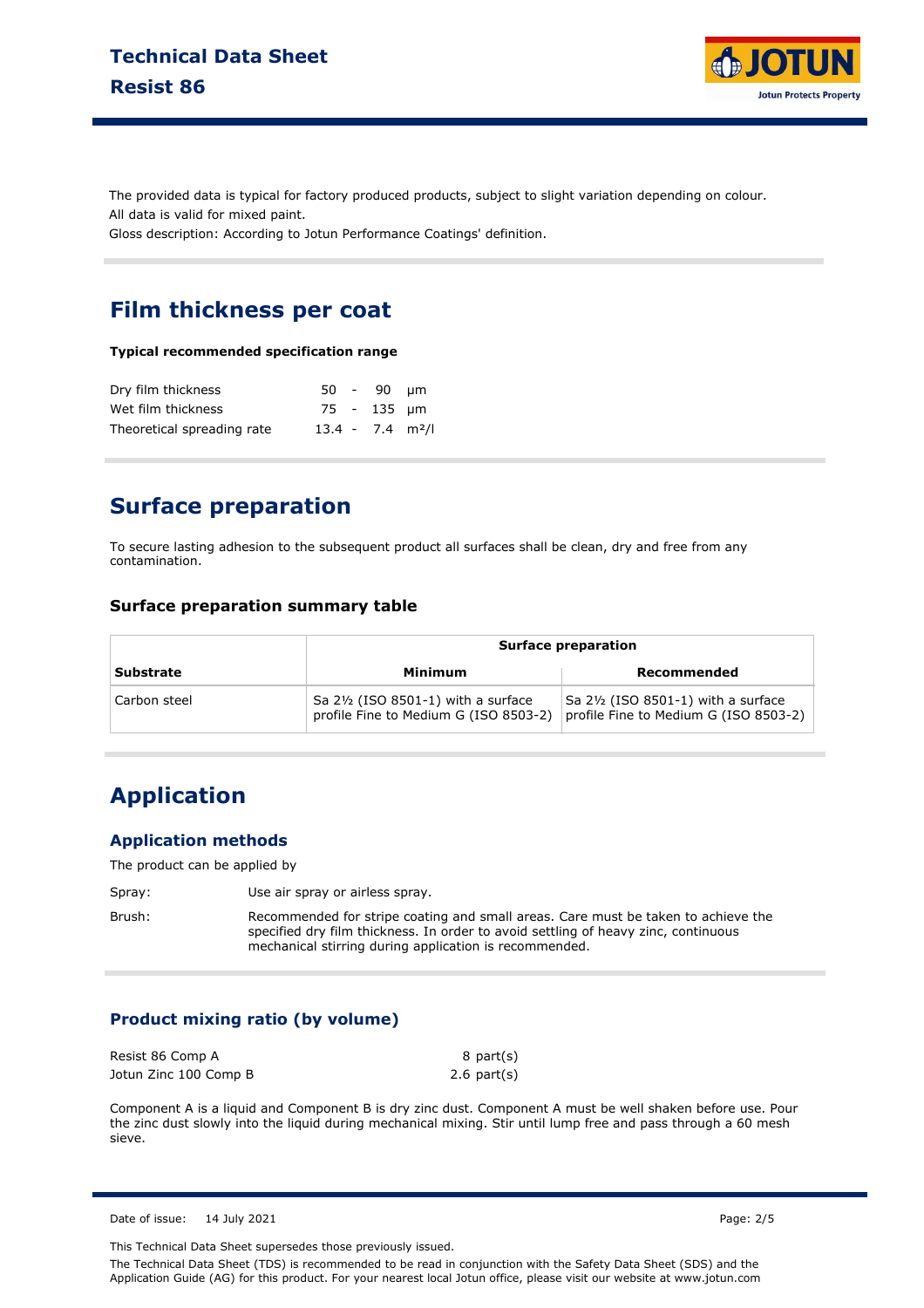

#### **Thinner/Cleaning solvent**

Thinner: Jotun Thinner No. 4 / Jotun Thinner No. 25 Thinning max.: 5 %

Jotun Thinner No. 4: for fast evaporation Jotun Thinner No. 25: for slow evaporation

Jotun Thinner No. 28 can be used as alternative to Jotun Thinner No. 4 for fast evaporation.

Thinning is not normally required. Consult the local representative for advice during application in extreme conditions. Do not thin more than allowed by local environmental legislation. **Note:** Korean VOC regulation "Korea Clean Air Conservation Act" and its corresponding thinning limit will prevail over recommended thinning volumes.

Jotun Thinner No. 17 can be used as alternative cleaning solvent.

#### **Guiding data for airless spray**

| Nozzle tip (inch/1000):       | $17 - 21$        |
|-------------------------------|------------------|
| Pressure at nozzle (minimum): | 100 bar/1400 psi |

#### **Drying and Curing time**

| Substrate temperature     | $5^{\circ}$ C 10 °C 23 °C 40 °C |  |
|---------------------------|---------------------------------|--|
| Surface (touch) dry       | $1 h$ 30 min $15$ min $13$ min  |  |
| Walk-on-dry               | $1.5 h$ 45 min 30 min 25 min    |  |
| Dry to over coat, minimum | 18h 13h 4h 1.5h                 |  |
| Dried/cured for service   | 18h 13h 4h 1.5h                 |  |

For maximum overcoating intervals, refer to the Application Guide (AG) for this product.

The drying and curing times, as well as over coating intervals for inorganic zinc ethyl silicates are measured under controlled temperatures, relative humidity (RH) 70 % during application and curing, and at average of the DFT range for the product. Higher RH will increase the curing speed.

At application below 60% RH curing will be retarded. Jotun Zinc 100 LHA can be used to speed up curing. Refer to the Application Guide (AG) for additional information.

Surface (touch) dry: The state of drying when slight pressure with a finger does not leave an imprint or reveal tackiness.

Walk-on-dry: Minimum time before the coating can tolerate normal foot traffic without permanent marks, imprints or other physical damage.

Dry to over coat, minimum: The recommended shortest time before the next coat can be applied.

Dried/cured for service: Minimum time before the coating can be permanently exposed to the intended environment/medium.

Date of issue: 14 July 2021 2012 12:30 Page: 3/5

This Technical Data Sheet supersedes those previously issued.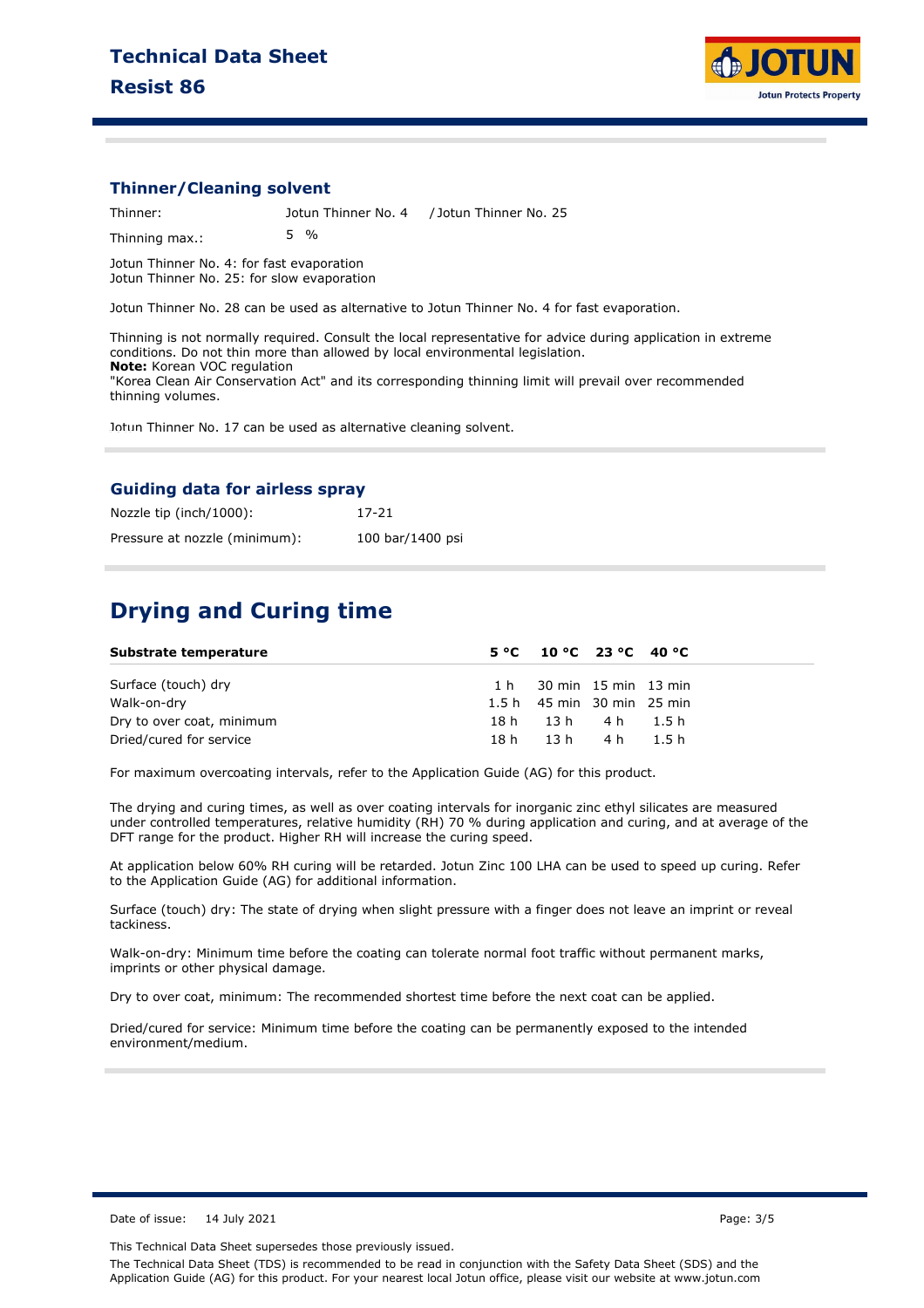

#### **Induction time and Pot life**

| <b>Paint temperature</b> | 23 °C |
|--------------------------|-------|
| Pot life                 | 8 h   |

### **Heat resistance**

|                  | Temperature |        |  |
|------------------|-------------|--------|--|
|                  | Continuous  | Peak   |  |
| Dry, atmospheric | 400 °C      | 540 °C |  |

This product can withstand a peak temperature of 540 °C (1000 °F) for a longer period as well. A continuous temperature above 400 °C (752 °F) will however affect the long term performance of an inorganic zinc silicate coating.

Peak temperature duration max. 1 hour.

The temperatures listed relate to retention of protective properties. Aesthetic properties may suffer at these temperatures.

### **Product compatibility**

Depending on the actual exposure of the coating system, various primers and topcoats can be used in combination with this product. Some examples are shown below. Contact Jotun for specific system recommendation.

Subsequent coat: epoxy, silicone acrylic

# **Packaging (typical)**

|                       | <b>Volume</b> | <b>Size of containers</b> |
|-----------------------|---------------|---------------------------|
|                       | (litres)      | (litres)                  |
| Resist 86 Comp A      | 8             | 10                        |
| Jotun Zinc 100 Comp B | 2.6           | 20                        |

The volume stated is for factory made colours. Note that local variants in pack size and filled volumes can vary due to local regulations.

#### **Storage**

The product must be stored in accordance with national regulations. Keep the containers in a dry, cool, well ventilated space and away from sources of heat and ignition. Containers must be kept tightly closed. Handle with care.

#### **Shelf life at 23 °C**

Resist 86 Comp A 6 month(s)

Date of issue: 14 July 2021 **Page: 4/5** 

This Technical Data Sheet supersedes those previously issued.